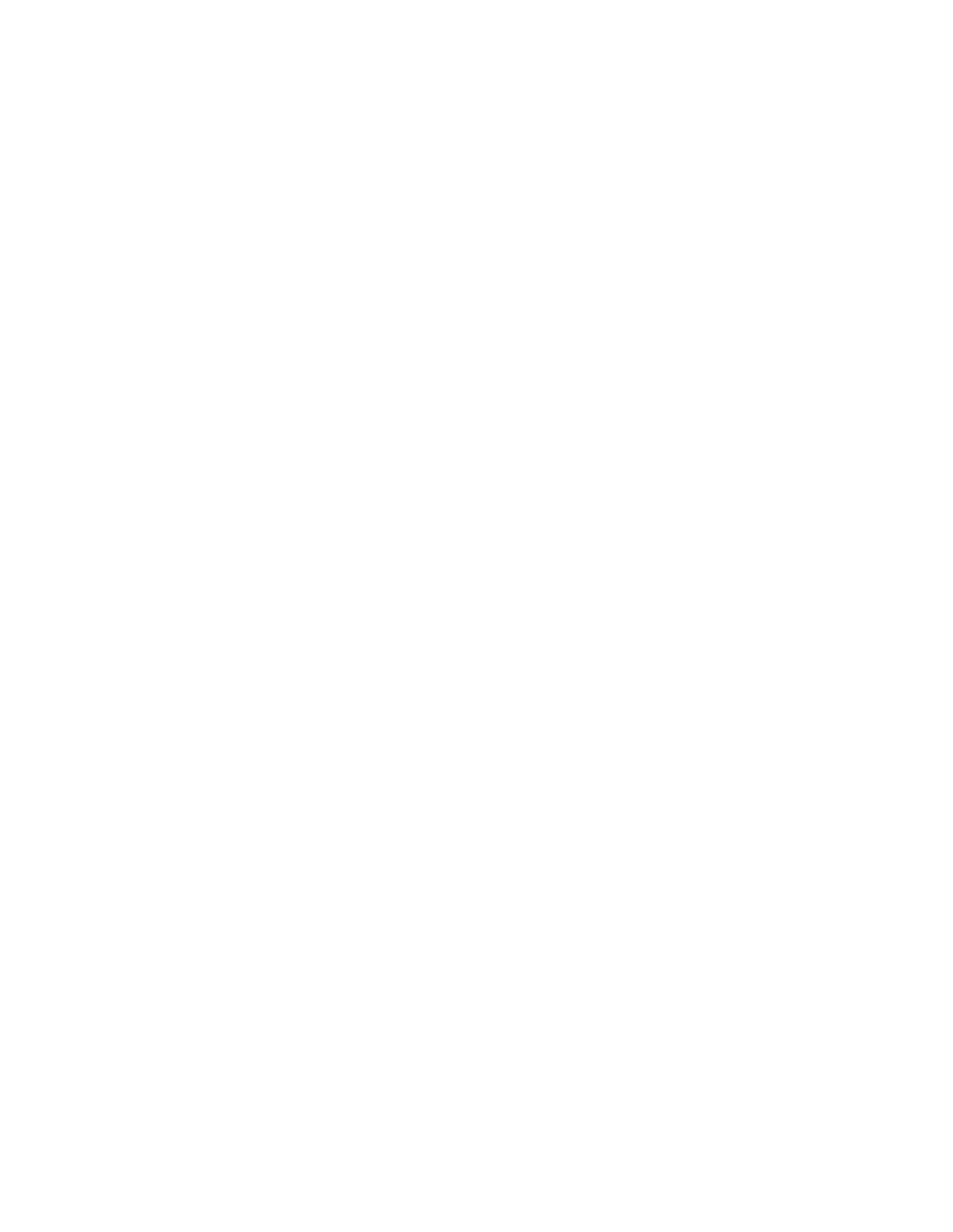#### **BURKE, Justice.**

[¶1] Appellant, Ronald Kirby Jones, appeals his conviction of felony larceny in violation of Wyo. Stat. Ann.  $\S 6-3-402(a)$ . He challenges the district court's subject matter jurisdiction and contends that the district court erred in instructing the jury as to the elements of larceny. He also asserts there was insufficient evidence to support his conviction. We conclude that the jury instructions were inadequate, and, as a result, we reverse and remand for a new trial.

#### *ISSUES*

- [¶2] Appellant raises four issues, which we discuss in the following order:
	- 1. Did the district court obtain subject matter jurisdiction over the State's larceny charge under W.S. § 6-3-402(a) when the affidavit of probable cause alleged facts indicating a violation of W.S. § 6-3-402(b), which defines the crime of larceny by bailee?
	- 2. Did the trial court improperly instruct the jury?
	- 3. Did the prosecution provide sufficient evidence to support the elements of caption and asportation?
	- 4. Did the trial court abuse its discretion in refusing to allow the defense to examine the prosecution's expert witness regarding his prior felony convictions?

## *FACTS*

[¶3] Appellant rented a mechanic's shop jointly with an acquaintance in Gillette, Wyoming. Appellant and his cotenant both worked on cars at the shop, and each had a separate area outside the shop where they stored vehicles. Sometime in the summer of 2006, Appellant's cotenant allowed Corey, the owner of a 1968 Dodge Charger, to store his car in the cotenant's area of the shop grounds. Approximately a year later, the cotenant moved from Gillette and no longer rented the shop with Appellant. Corey testified that in early 2008, after the cotenant had moved away, Appellant told him that he could continue to store his car at the shop. Corey testified that he talked to Appellant again sometime in late 2008 or early 2009, and Appellant again told him that he could continue to store his car there. Corey did not pay Appellant to store his car at the shop.

[¶4] From 2006 to May, 2009, Corey went to the shop approximately six times to check on his car and to store replacement parts inside the car. In addition, Corey periodically drove by the shop to make sure the car was still there. In June, 2009, Corey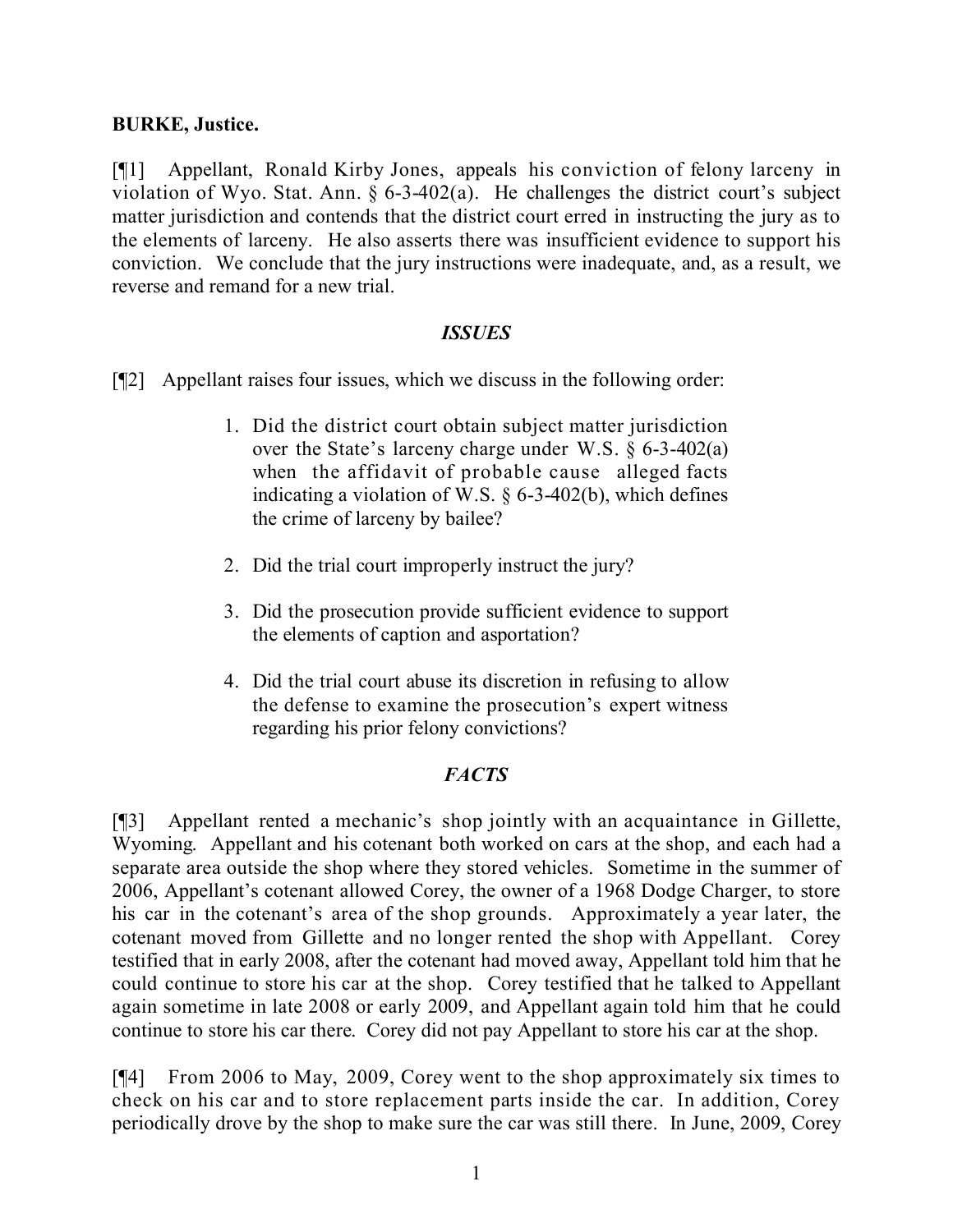drove by the shop and noticed that his car was missing from the spot where it had been parked for the last several years. He testified that when he checked with Appellant, Appellant told him that he thought Corey had taken the car away. According to Appellant, however, he first met Corey when he came to inquire about his missing car. Appellant further testified that he had never spoken to Corey about storing his car at the shop. On June 19, 2009, after checking with several of his friends to see if they had heard anything about his car, Corey reported to the Sheriff's office that the car had been stolen.

[¶5] A little over a month later, the vehicle was located when Mark, a resident of Gillette who restored old cars as a hobby, called the Sheriff's office to request a vehicle identification number check on a car in his possession that he thought might be stolen. Mark had obtained the vehicle from Appellant. He testified that in May, 2009, after learning that the vehicle was sitting at Appellant's shop, he spoke with Appellant about buying the car. Appellant told Mark that the car had been abandoned. He informed Mark that he did not own the car and did not have title. Mark offered to buy the car anyway, and the parties agreed to a purchase price of \$2,000.00. Mark returned to the shop a week later and paid Appellant \$1,000.00 in cash. No bill of sale, receipt, or other paperwork was exchanged. The following week, Mark, his nephew, and his nephew's roommate went to the shop and loaded the car onto a trailer. Appellant arrived at the shop as they were loading the car and was paid the remaining \$1,000.00. Mark subsequently towed the car to his house, and his nephew began stripping the car a few days later.

[¶6] Appellant was charged with felony larceny under Wyo. Stat. Ann. § 6-3-402(a). After a two-day jury trial, he was found guilty. He was sentenced to a prison term of two to five years, which was suspended in favor of five years of supervised probation. This appeal followed.

## *DISCUSSION*

## *Subject Matter Jurisdiction*

[¶7] In his first argument, Appellant contends the district court lacked subject matter jurisdiction over the offense as charged. Whether a court has subject matter jurisdiction is a question of law, which we review *de novo*. *Hoffman v. Darnell*, 2011 WY 65, ¶ 7, 252 P.3d 936, 938 (Wyo. 2011). Subject matter jurisdiction is the power to hear and determine cases of the general class to which the proceedings in question belong. *Fuller v. State*, 568 P.2d 900, 902-03 (Wyo. 1977). District courts in Wyoming have jurisdiction over all criminal cases except those for which other provision is made. *Id.* at 902, citing Article 5, § 10, Wyoming Constitution. A determination as to whether subject matter jurisdiction over the offense exists is made by looking at the face of the charging document. *Messer v. State*, 2004 WY 98, ¶ 15, 96 P.3d 12, 17 (Wyo. 2004). An information is sufficient if it is "in the words of the statute." *See, e.g., Spagner v. State*,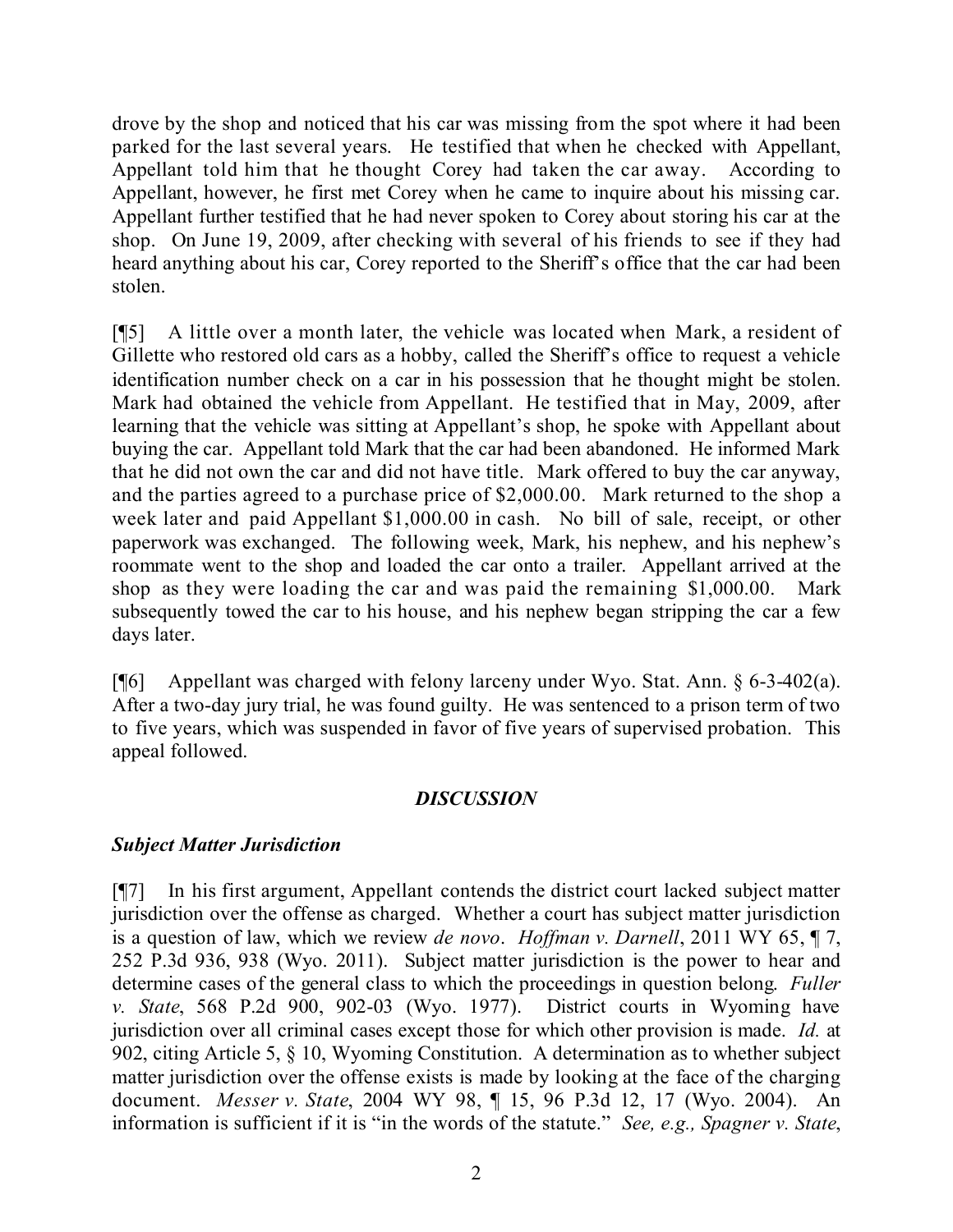2009 WY 12, ¶ 11, 200 P.3d 793, 799 (Wyo. 2009). As we stated in *Spagner*, "[a]n information is required to set forth only 'ultimate facts,' as opposed to 'matters of evidence,' the latter phrase meaning 'particulars as to manner or means, place or circumstance.'" *Id.*, quoting *Crouse v. State*, 384 P.2d 321, 325 (Wyo. 1963).

[¶8] Appellant claims that the district court lacked subject matter jurisdiction because the facts alleged in the affidavit of probable cause did not support a violation of Wyo. Stat. Ann. § 6-3-402(a), as alleged in the State's Felony Information. According to Appellant, the facts alleged in the affidavit of probable cause did not establish that Appellant "took" or "carried" the property of another as required by Wyo. Stat. Ann. § 6-  $3-402(a)$ .<sup>1</sup> Appellant contends that, as a result, the district court failed to acquire subject matter jurisdiction over the offense.

[¶9] Wyo. Stat. Ann. § 6-3-402 (LexisNexis 2009) states, in relevant part, as follows:

# **§ 6-3-402. Larceny; livestock rustling; theft of fuel; penalties.**

(a) A person who steals, takes and carries, leads or drives away property of another with intent to deprive the owner or lawful possessor is guilty of larceny.

The Felony Information filed by the State alleged that Appellant "did steal, take and carry away property of another with the intent to deprive the owner or lawful possessor of that property," which is consistent with the language of Section 402(a). Applying the rule that subject matter jurisdiction is determined from the face of the charging documents, the district court had subject matter jurisdiction over the offense because the charging documents set forth the elements of the alleged crime. *See Messer*, ¶ 16, 96 P.3d at 17.

# *Jury Instructions*

[¶10] In Appellant's second issue, he contends the district court did not properly instruct the jury as to the elements of larceny. As set forth above, Wyo. Stat. Ann. § 6-3-402(a)

<sup>&</sup>lt;sup>1</sup> The facts set forth in the affidavit of probable cause indicated that Mark, the purchaser, took and carried Corey's car. According to Appellant, these facts are consistent with a charge of larceny by bailee under Wyo. Stat. Ann. § 6-3-402(b), as opposed to ordinary larceny under Wyo. Stat. Ann. § 6-3-402(a), because Appellant did not personally take or carry away the property of another. We address this issue in our discussion of whether the evidence was sufficient to support Appellant's conviction. *See infra*, ¶¶ 19- 25.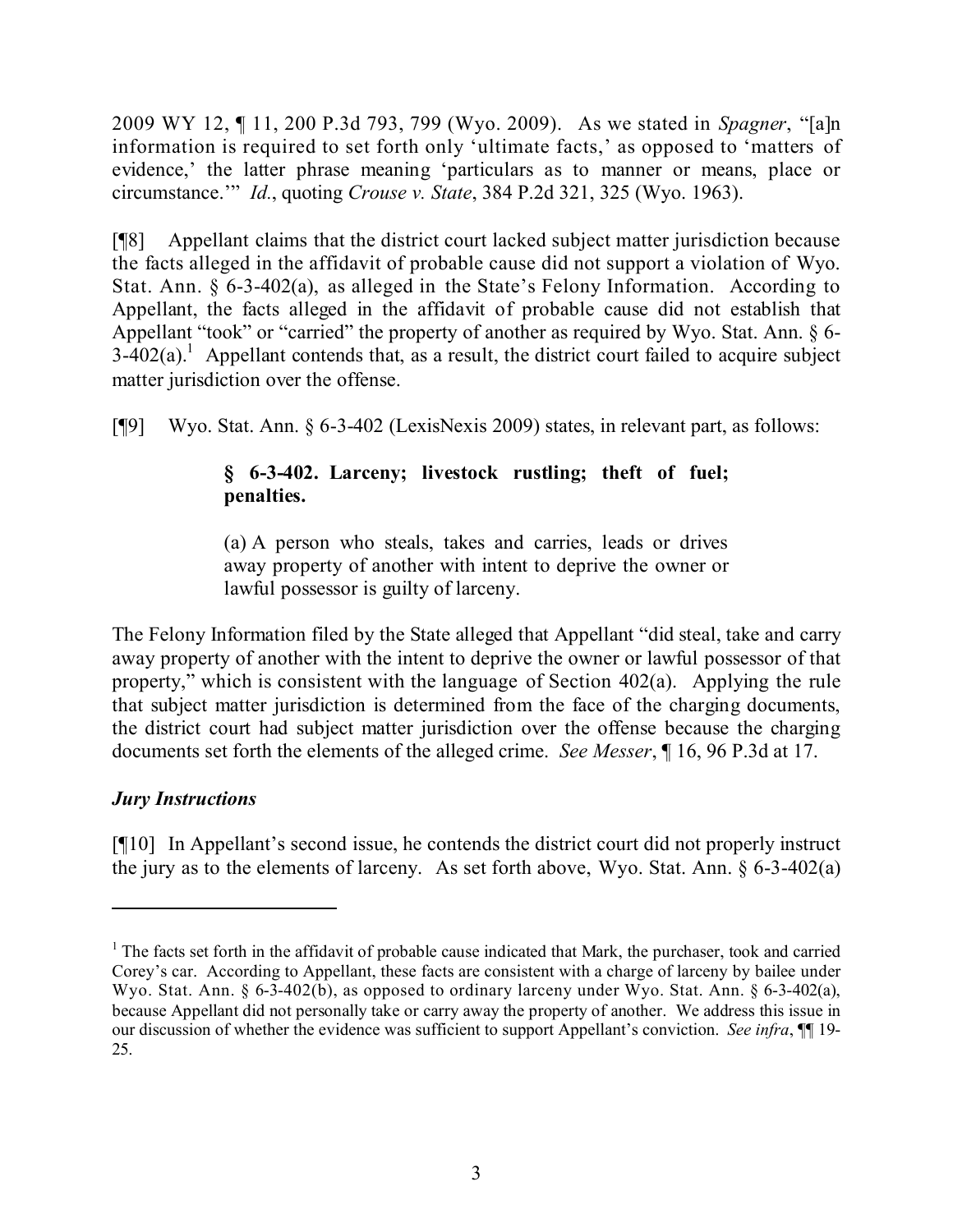provides that "[a] person who steals, takes and carries, leads or drives away property of another with intent to deprive the owner or lawful possessor is guilty of larceny." The district court gave the following elements instruction:

# INSTRUCTION NO. 12

The necessary elements of the crime of Larceny, as charged in this case, are:

- 1. Between May 1, 2009 and June 18, 2009;
- 2. In Campbell County, Wyoming;
- 3. The Defendant, Ronald Kirby Jones;
- 4. *Did steal*;
- 5. Property of another;
- 6. Of a value of \$1,000.00 or more;
- 7. With intent to deprive the owner or lawful possessor of said property.

(Emphasis added.) On appeal, Appellant argues that the jury instructions were inadequate because they omitted any reference to "taking" and "carrying" the property of another. At trial, however, Appellant did not object to the instruction. As a result, we review for plain error. *Granzer v. State*, 2008 WY 118, ¶ 19, 193 P.3d 266, 272 (Wyo. 2008).

[¶11] Jury instructions are "designed to inform the jury about the applicable law so that the jury may apply that law to its own findings with respect to the material facts." *Reilly v. State*, 2002 WY 156, ¶ 16, 55 P.3d 1259, 1265 (Wyo. 2002), quoting *Brown v. State*, 817 P.2d 429, 439 (Wyo. 1991). "Given this purpose, the test whether the jury has been instructed on the necessary elements of the crime charged is whether the instruction 'leaves no doubt as to under what circumstances the crime can be found to have been committed.'" *Reilly*, ¶ 16, 55 P.3d at 1265, quoting *Miller v. State*, 904 P.2d 344, 348 (Wyo. 1995). We have previously recognized that "taking" and "carrying" are elements of larceny. *Mendicoa v. State*, 771 P.2d 1240 (Wyo. 1989). The State concedes that "taking" and "carrying" are elements of larceny, and that these elements were omitted from the jury instructions. When an element of a crime is omitted from the jury instructions, we must determine whether the error was prejudicial. *Granzer*, ¶ 19, 193 P.3d at 272.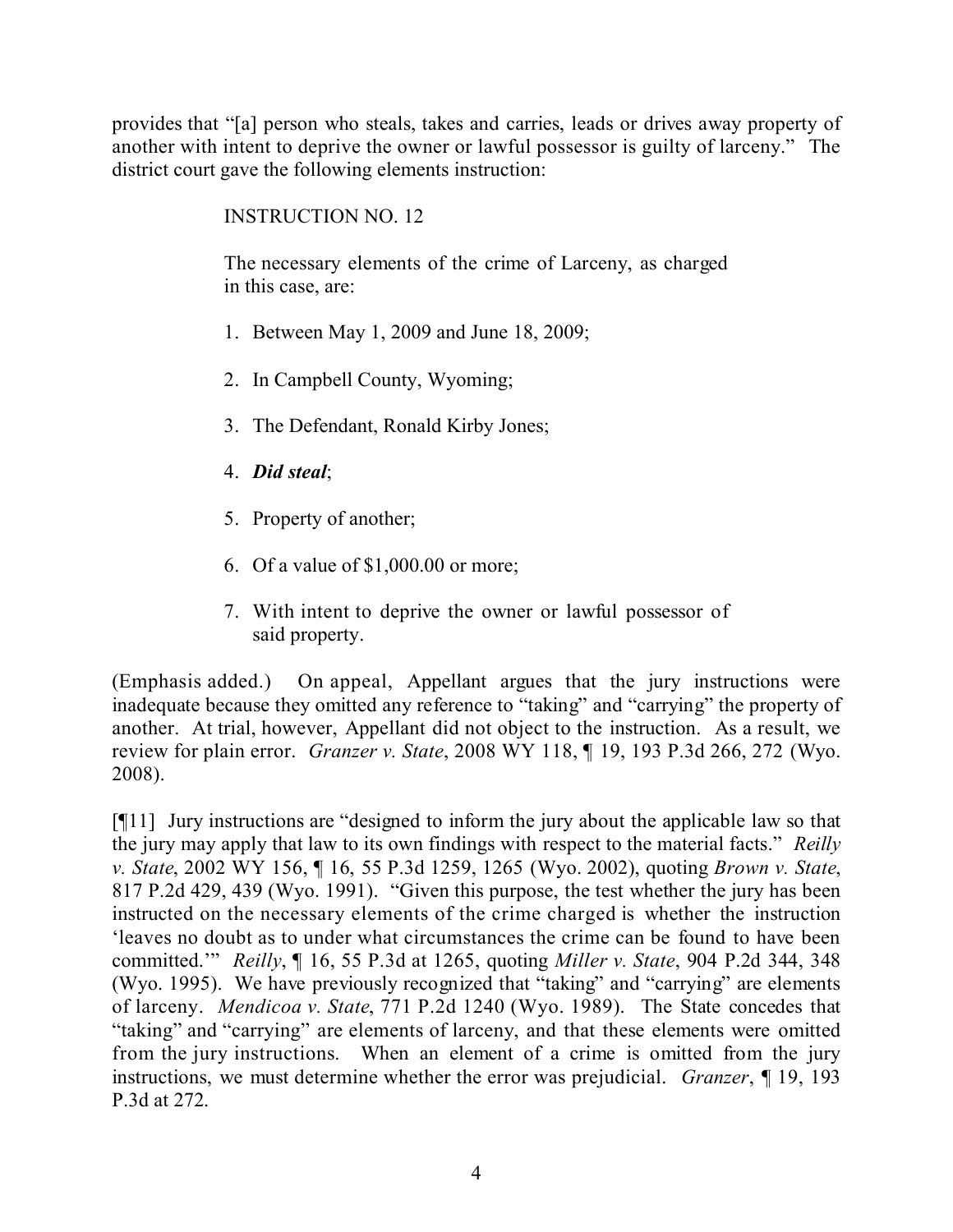[¶12] In *Granzer*, we addressed the issue of whether the failure to instruct the jury on an element of a crime requires reversal of an appellant's conviction. We noted that, under prior precedent, a trial court's omission of an element from the jury instructions was considered a "fundamental error" requiring reversal. *Id.*, ¶ 10, 193 P.3d at 269, citing *Lapp v. State*, 2004 WY 142, ¶ 10, 100 P.3d 862, 865 (Wyo. 2004); *Reilly*, ¶ 20, 55 P.3d at 1267; *see also Butz v. State*, 2007 WY 152, ¶ 18, 167 P.3d 650, 655 (Wyo. 2007); *Heywood v. State*, 2007 WY 149, ¶ 26, 170 P.3d 1227, 1234 (Wyo. 2007); *Leyva v. State*, 2005 WY 22, ¶ 8, 106 P.3d 873, 876 (Wyo. 2005); *Mueller v. State*, 2001 WY 134, ¶ 9, 36 P.3d 1151, 1155 (Wyo. 2001); *Schmidt v. State*, 2001 WY 73, ¶ 23, 29 P.3d 76, 83 (Wyo. 2001); *Metzger v. State*, 4 P.3d 901, 908 (Wyo. 2000); *Compton v. State*, 931 P.2d 936, 940 (Wyo. 1997); *Miller*, 904 P.2d at 348; *Vigil v. State*, 859 P.2d 659, 662 (Wyo. 1993). In *Vigil*, we reversed Appellant's manslaughter conviction because the jury instructions failed to include an essential element of the crime. *Id.* We said that "Vigil, as the accused in a criminal prosecution, can only be convicted upon proof beyond a reasonable doubt of each element of the crime charged." *Id*., citing *Stuebgen v. State*, 548 P.2d 870, 879 (Wyo. 1976); *In re Winship*, 397 U.S. 358, 90 S.Ct. 1068, 25 L.Ed.2d 368 (1970).

[¶13] In *Granzer*, however, we also noted that our prior decisions did not clearly explain the meaning or effect of finding a "fundamental error." *Granzer*, ¶ 13, 193 P.3d at 270. We noted that certain cases identifying the omission of an element of a crime from the jury instructions as a fundamental error also indicated that a defendant who does not object to the instructions must show prejudice in order to warrant reversal of the conviction. *Id.*, ¶ 14, 193 P.3d at 271, citing *Miller*, 904 P.2d at 349. Our decision went on to explain that, since *Vigil*, the United States Supreme Court had provided "more definitive guidance on whether reversal is warranted any time the trial court fails to instruct the jury on an essential element of a crime." *Granzer*, ¶ 15, 193 P.3d at 271. We noted that in *Neder v. United States*, 527 U.S. 1, 119 S.Ct. 1827, 144 L.Ed.2d 35 (1999), the U.S. Supreme Court determined that "an error in failing to instruct the jury on an essential element of an offense is not part of the limited class of fundamental constitutional errors 'so intrinsically harmful as to require automatic reversal (i.e. affect substantial rights) without regard to their effect on the outcome.'" *Id.*, quoting *Neder*, 527 U.S. at 7, 119 S.Ct. at 1833.

[¶14] Ultimately, following the decision in *Neder*, we held that a trial court's failure to instruct on an element of a crime is not a fundamental error requiring automatic reversal, but rather a trial-type error subject to harmless error analysis. *Granzer*, ¶ 18, 193 P.3d at 271-72. Further, we held that in the absence of a proper objection the plain error standard of review applies. *Id.*, ¶ 19, 193 P.3d at 272. Under the plain error standard, "failure to instruct on an essential element is not reversible if the element was not contested or 'where evidence of the defendant's guilt is overwhelming' because, under those circumstances, the defendant suffers no prejudice from the violation." *Id.*, ¶ 21, 193 P.3d at 272, quoting *Miller*, 904 P.2d at 349. We note, however, that there will be few instances in which these criteria are met, and it will be the rare case in which the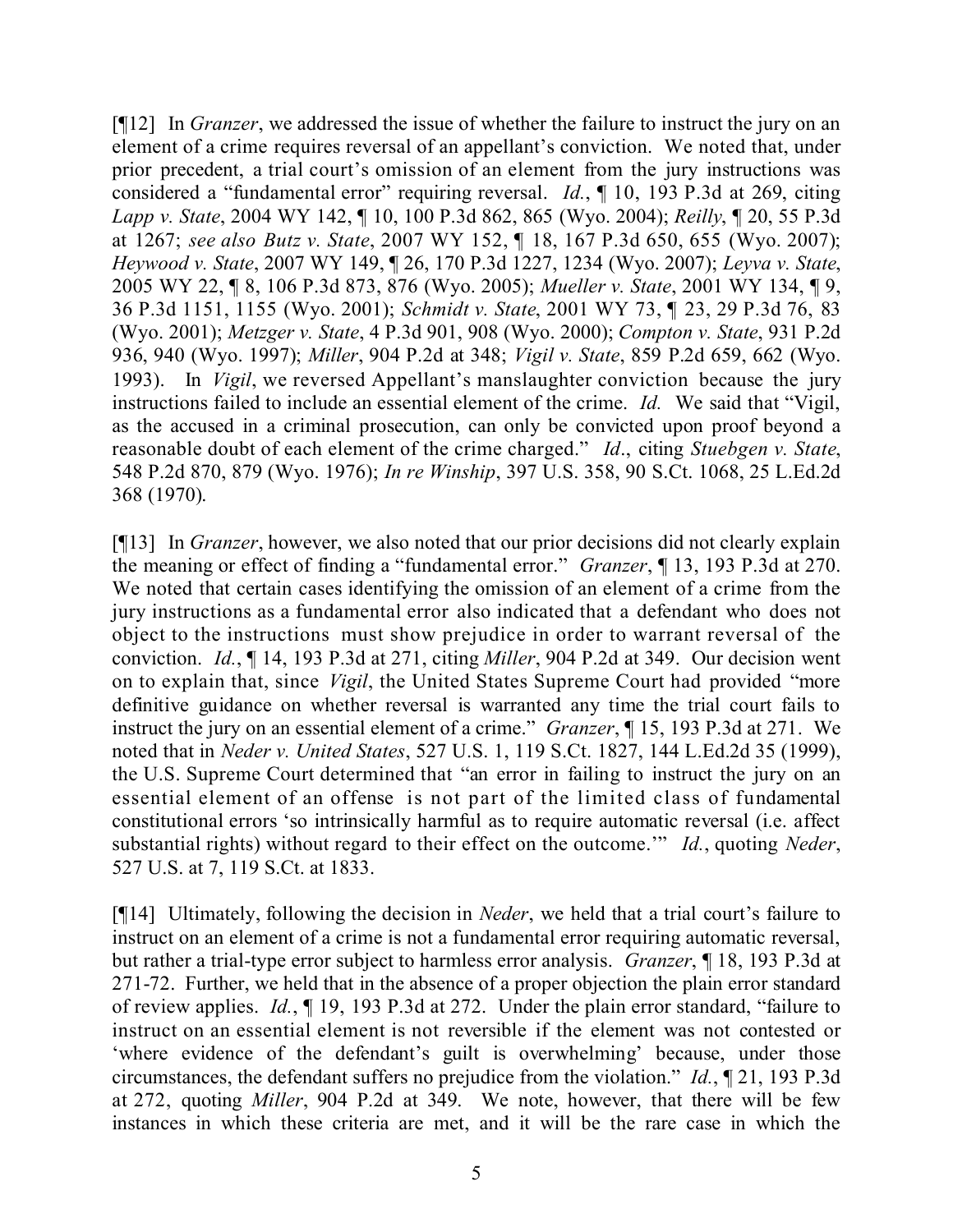omission of an element of a crime from the jury instructions does not cause prejudice to the defendant.

[¶15] To demonstrate plain error, an appellant must show: 1) the record clearly reflects the incident urged as error; 2) a violation of a clear and unequivocal rule of law; and 3) that the appellant was materially prejudiced by the denial of a substantial right. *Causey v. State*, 2009 WY 111, ¶ 18, 215 P.3d 287, 293 (Wyo. 2009). The first prong of plain error analysis is satisfied in this case because the record clearly reflects that the elements of taking and carrying were omitted from the jury instructions. Further, the State concedes that "[i]t is well settled that Wyoming's larceny statute . . . requires proof of both caption and asportation." Failure to include these elements in the instructions violated a clear and unequivocal rule of law. *Vigil*, 859 P.2d at 662; *see also In re Winship,* 397 U.S. at 361, 90 S.Ct. at 1071. We next determine, under the third prong of the plain error test, whether Appellant was materially prejudiced.

[¶16] In determining whether the omission of the taking and carrying elements from the jury instructions was prejudicial, we are guided by the analysis provided in *Granzer*. Under the facts of that case, the defendant was convicted of endangering her lodger's child by knowingly and willfully allowing the child to enter and remain in a dwelling where the defendant knew methamphetamine was stored. *Id.*, ¶ 1, 193 P.3d at 268. The jury instructions listed as a necessary element of child endangerment that the defendant allowed the child to "*remain* in a dwelling." *Id.*, ¶ 6, 193 P.3d at 269 (emphasis in original). The instructions made no reference to allowing the child to *enter* a dwelling. We proceeded to determine whether omission of the "enter" element caused prejudice to the defendant. We noted that testimony of the defendant's lodger indicated that the defendant was not at her home when the lodger's child arrived. *Id.*, ¶ 22, 193 P.3d at 272. Statements by the defendant's children, however, were inconsistent with the lodger's testimony. *Id.* In light of the disputed evidence as to whether the defendant was at home at the time the child entered the dwelling, we determined that the defendant was entitled to a jury determination on the "enter" element. *Id*. We concluded that the defendant was materially prejudiced by the instructional error, and that she was entitled to a new trial. *Id.*

[¶17] Similarly, in this case, we find that the failure to include the elements of taking and carrying in the jury instructions caused material prejudice to Appellant. First, Appellant contested these elements at trial. He denied that he participated in the sale of Corey's car in any way. The State acknowledges as much in its brief, where it states that Appellant's defense was simply to "deny that he sold the car to anyone and [to claim that he] did not know how it left his property." According to Appellant, he thought the car had been abandoned by his cotenant when he moved from Gillette. Appellant testified that he never spoke with Corey about storing his car at the shop and that he first learned that Corey owned the car when Corey told him it was missing. The fact that the State did not produce any evidence that Appellant personally "took" or "carried" the property of another is further indication that the failure to include the taking and carrying elements in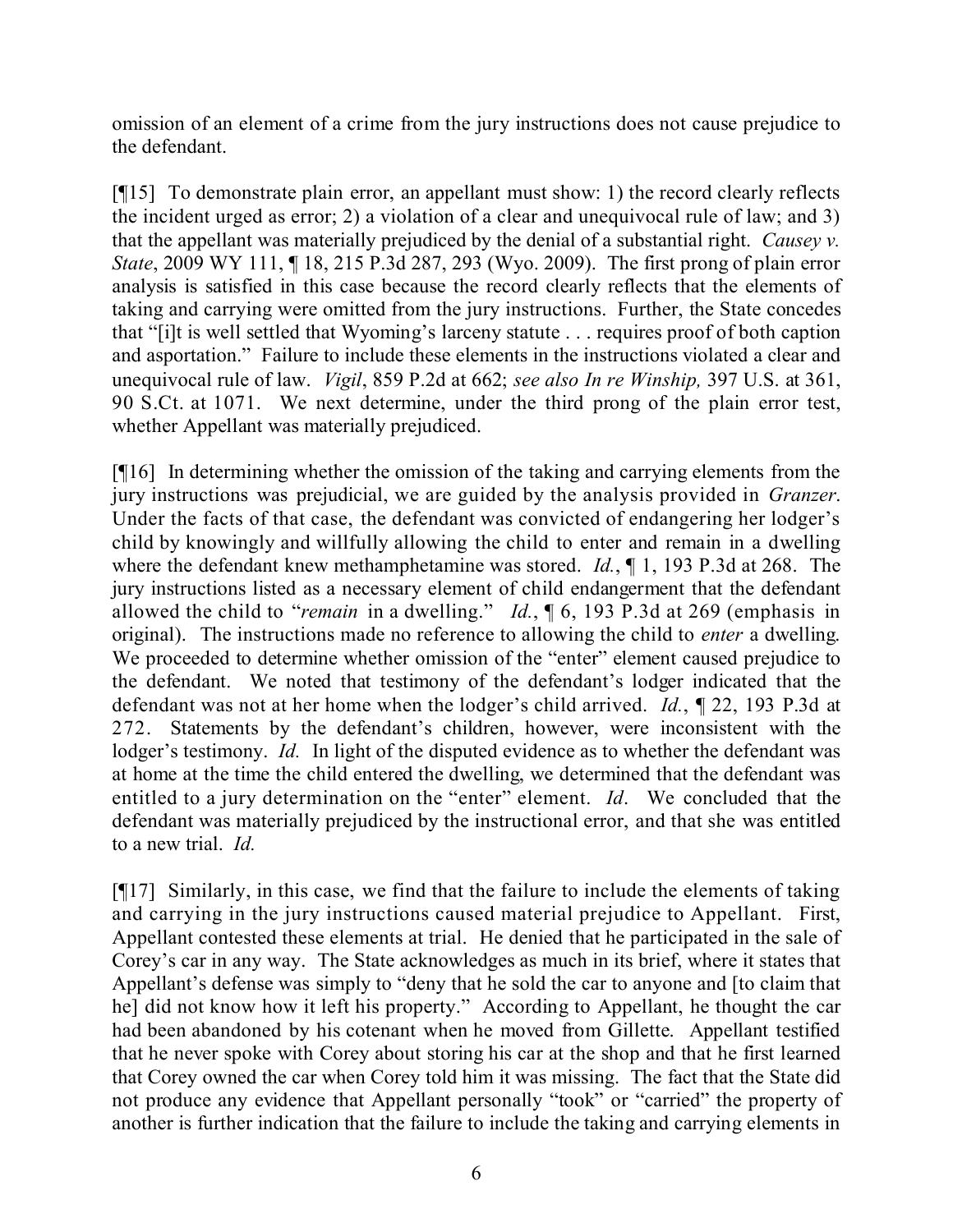the jury instructions was prejudicial.<sup>2</sup> Consequently, the jury instructions failed to "inform the jury about the applicable law," and, as a result, the jury was unable to "apply that law to its own findings with respect to the material facts.'" *Reilly*, ¶ 16, 55 P.3d at 1265.

[¶18] With regard to the second criteria for determining whether prejudice to the defendant was material, we cannot conclude that the evidence of Appellant's guilt is overwhelming. The only evidence that Appellant was aware that the car was owned by Corey was contained in Corey's trial testimony. Corey kept his car at the shop for at least three years, but he acknowledged that he did not pay Appellant to store his car there. Appellant, for his part, denied knowing that Corey owned the car, and denied that Corey had inquired about storing his car at the shop. Although the trial testimony of other fact witnesses raised questions about Appellant's credibility, we are unable to say that the evidence of Appellant's guilt is so "overwhelming" as to excuse the failure to instruct the jury as to the elements of the crime. The failure to include the taking and carrying elements of larceny in the jury instructions was plain error, and requires reversal.

# *Sufficiency of the Evidence*

[¶19] In Appellant's third issue, he claims that the evidence at trial was insufficient to sustain his conviction. Although we reverse on the jury instruction issue, we must also determine whether the evidence was sufficient to convict Appellant because, if the evidence was insufficient as a matter of law, Appellant is entitled to be acquitted on the charge, and the State may not re-try him. *Granzer*, ¶ 23, 193 P.3d at 272. The standard of review when determining whether the evidence was sufficient to support a conviction is stated as follows:

> In reviewing the sufficiency of the evidence . . . , we examine and accept as true the State's evidence and all reasonable inferences which can be drawn from it. We do not consider conflicting evidence presented by the defendant. We do not substitute our judgment for that of the jury; rather, we determine whether a jury could have reasonably concluded each of the elements of the crime was proven beyond a reasonable doubt. This standard applies whether the supporting evidence is direct or circumstantial.

*Anderson v. State*, 2009 WY 119, ¶ 6, 216 P.3d 1143, 1145 (Wyo. 2009).

<sup>&</sup>lt;sup>2</sup> The jury was never instructed that an innocent agent's taking and carrying could be attributed to Appellant, as discussed *infra*, at ¶¶ 22, 23.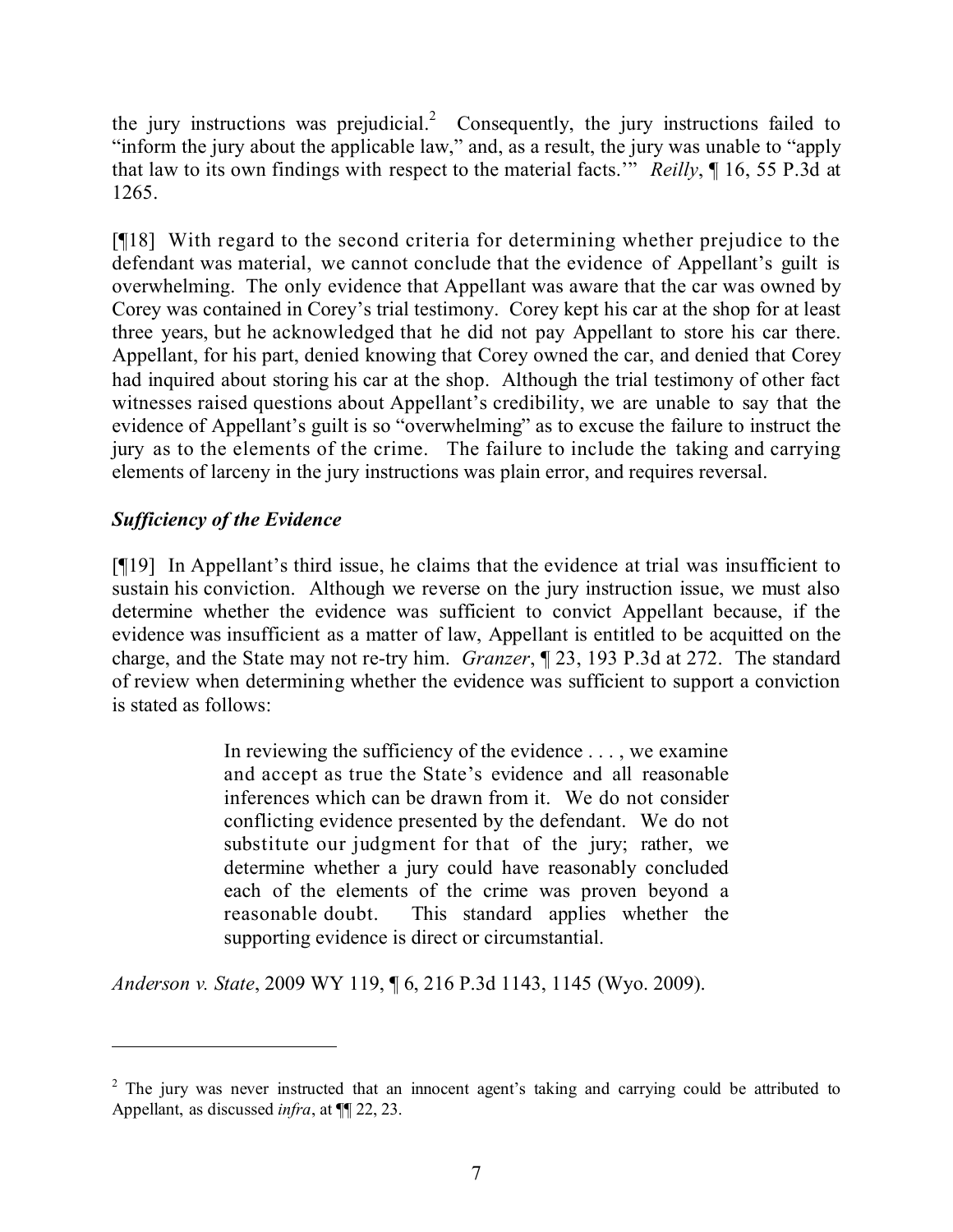[¶20] Appellant asserts that there was no evidence that he "took" or "carried" Corey's vehicle. He contends that, absent such proof, he cannot be convicted of larceny. He argues that the taking element is contradicted by the undisputed evidence that Corey delivered the car to Appellant's rented property. Further, Appellant argues that the carrying element was not met because there was no evidence that Appellant assisted in hauling the car away. Appellant's arguments suggest that the elements of "taking" and "carrying" can be satisfied only if he had some physical contact with the property. He contends that the evidence, when viewed in the light most favorable to the State, may have been sufficient to establish larceny by bailee under Wyo. Stat. Ann. § 6-3-402(b), but not ordinary larceny.

[¶21] As noted above, the State concedes that Wyoming's larceny statute requires proof of both a taking, or "caption," and a carrying away, or "asportation," of the property of another. Both parties cite to language from our decision in *Mendicoa*, 771 P.2d 1240:

> In *Murdock v. State*, 351 P.2d 674 (Wyo. 1960), the defendant was charged with stealing sheep. We stated in *Murdock* that, in order to support a conviction, "there must be a definite showing that defendant performed some act of taking, an asportation, or that he caused or procured [an accomplice] to perform such act; and that he must have done so with the intent to steal." *Id.* at 678. *See also* 3 C. Torcia, Wharton's Criminal Law § 369 (14th ed. 1980) (larceny requires a taking or caption and carrying away or asportation of the property of another).

*Id.* at 1243-44. The elements of taking and carrying were included in the common law definition of larceny, and we have recognized that the larceny statute contains "substantially the same basic elements as were required at common law." *McCarty v. State*, 616 P.2d 782, 785 (Wyo. 1980); 2 W. Blackstone, Commentaries, Book IV, ch. 17, \*229-232.

[¶22] The evidence, when considered in the light most favorable to the State, indicates that Appellant knew Corey owned the 1968 Dodge Charger. Appellant, however, represented to Mark that the car was abandoned and proceeded to sell the car to Mark and his nephew for \$2,000.00. The State did not produce any evidence that Appellant physically placed the car on his lot or that Appellant helped remove the car when he sold it to Mark and his nephew. However, despite the fact that there was no evidence to indicate that Appellant ever came into contact with the car, it has long been recognized that a defendant does not need to personally exercise physical control over property in order to establish that a taking has occurred. *See, e.g., United States v. Morgan,* 805 F.2d 1372, 1377 (9th Cir. 1986); *State v. Patton*, 364 Mo. 1044, 1050 (Mo. 1954); *Smith v. State*, 11 Ga. App. 197, 198 (Ga. Ct. App. 1912). Rather, "[a] taking may be accomplished by any means. It may be effected through an animate or inanimate agency;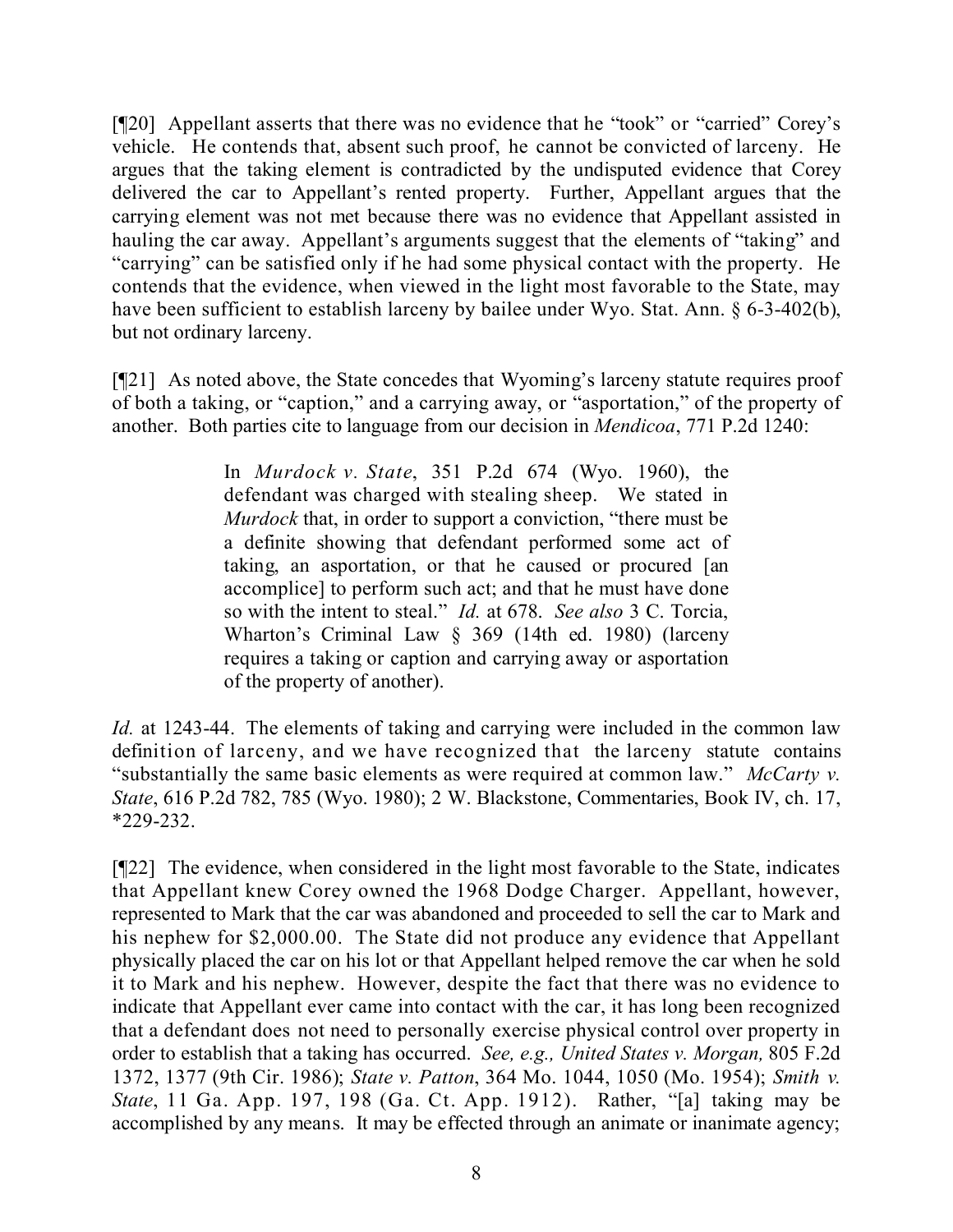and, if the taking is procured by an agent, it matters not whether the agent is innocent or guilty." 3 Charles E. Torcia, *Wharton's Criminal Law* § 364, p. 423 (15th ed. 1995) (footnotes omitted); *see also* Wayne R. LaFave, *Substantive Criminal Law*, § 19.3(a), p. 75 (2d. ed. 2003) ("[O]ne may 'take' the property of another, although he personally does not acquire dominion over it, if he sells it as his own to an innocent third person, who then takes possession of it.") (footnote omitted). Likewise, "[a]n asportation may be accomplished by the defendant personally, by mechanical means, or by a human agent." *Wharton's Criminal Law* § 367, p. 430 (footnotes omitted). In light of these rules, the majority of courts hold that when a defendant sells property that he does not own to an innocent purchaser, the purchaser is the defendant's agent for purposes of the caption and asportation requirements, and the purchaser's taking and carrying away is attributable to the defendant. LaFave at § 19.3(b), p. 76; *McAlevy v. Commonwealth*, 44 Va. App. 318, 324, 605 S.E.2d 283, 286 (Va. Ct. App. 2004) ("[T]he majority of jurisdictions that have considered the innocent agent doctrine in larceny cases have adopted the view that asportation by an innocent purchaser from the non-owning seller establishes the 'seller' as the principal in the first degree."); *see also State v. Rozeboom*, 145 Iowa 620, 124 N.W. 783 (Iowa 1910); *Commonwealth v. Barry*, 125 Mass. 390 (Mass. 1878).

[¶23] We have never expressly decided whether the taking and carrying elements of larceny may be attributed to a defendant's innocent agent. In *Murdock*, 351 P.2d 674, however, we recognized that a taking and carrying may be attributed to a third party. In that case, the defendant, William Murdock, and his wife, Jean Murdock, were charged with larceny of their neighbor's sheep. *Id.* at 676. The State's theory of the case was that the Murdocks, who were also in the sheep business, had taken some of their neighbor's sheep and altered and defaced the brands on several of the animals. *Id*. Jean Murdock, however, moved for a separate trial, and, after the motion was granted, the case proceeded only against Mr. Murdock. *Id.* In determining whether the evidence was sufficient to support Mr. Murdock's larceny conviction, we stated that "to support the conviction there must be a definite showing that defendant performed some act of taking, an asportation, *or that he caused or procured Jean Murdock to perform such act*; and that he must have done so with the intent to steal." *Id.* at 678 (emphasis added). We held there was substantial evidence to support the finding that Mr. Murdock caused his wife to commingle his neighbor's sheep with his own. *Id.* at 678-79. As that decision clearly indicates, a defendant does not need to personally exercise physical control over property in order to establish that the elements of taking and carrying have been met.

[¶24] Appellant contends that, in *Murdock*, we held only that a taking and carrying by an *accomplice* may be attributed to the defendant, and that the holding in that case does not extend to innocent agents. He points to our decision in *Mendicoa*, 771 P.2d at 1243, in which we replaced Mrs. Murdock's name with "[an accomplice]" when quoting the language from that case. *See also Fischer v. State,* 811 P.2d 5, 7 (Wyo. 1991). However, Mrs. Murdock was never determined to be an accomplice in *Murdock*, and, because Mrs. Murdock was granted a separate trial, the issue of whether she was an accomplice was never considered. Even if the facts presented in *Murdock* had established that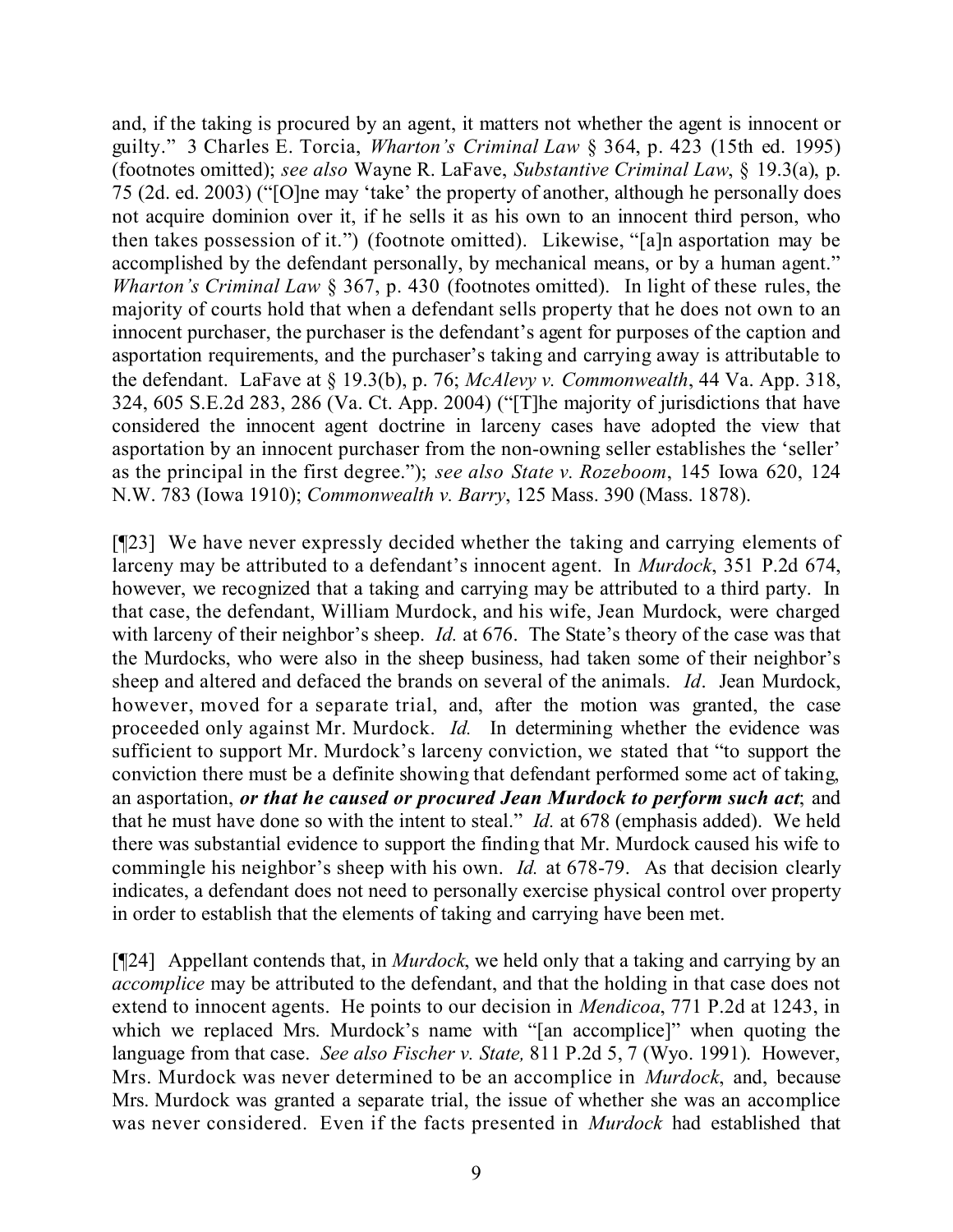Mrs. Murdock was an accomplice, we have never held that the actions of an innocent third party cannot be attributed to the defendant. Indeed, in determining whether a third party's actions may be attributed to a defendant for purposes of establishing the elements of larceny, we find no reason to draw a distinction between the agent who has no knowledge of the defendant's criminal activity and the agent who has agreed to the criminal enterprise.

[¶25] Turning now to the issue of whether the evidence was sufficient to establish a taking and carrying of the vehicle, we conclude that these elements were satisfied. At the time Mark bought the vehicle from Appellant, Corey was the owner of the car. Consequently, Mark's purchase of the vehicle constituted a taking from Corey. With regard to the asportation element, we can easily conclude that the evidence of Mark's loading the vehicle onto a trailer and transporting it to his house was sufficient to establish that he carried the property away. As noted above, both the taking and carrying by Mark are attributable to Appellant. For that reason, we conclude that there was sufficient evidence to establish that the taking and carrying elements were satisfied.

[¶26] In his final issue, Appellant claims that the district court erred in refusing to allow the defense to impeach one of the State's witnesses by presenting evidence of that witness's prior felony convictions. Because the jury instruction issue is dispositive, we need not address this issue.

[¶27] Reversed and remanded for a new trial.